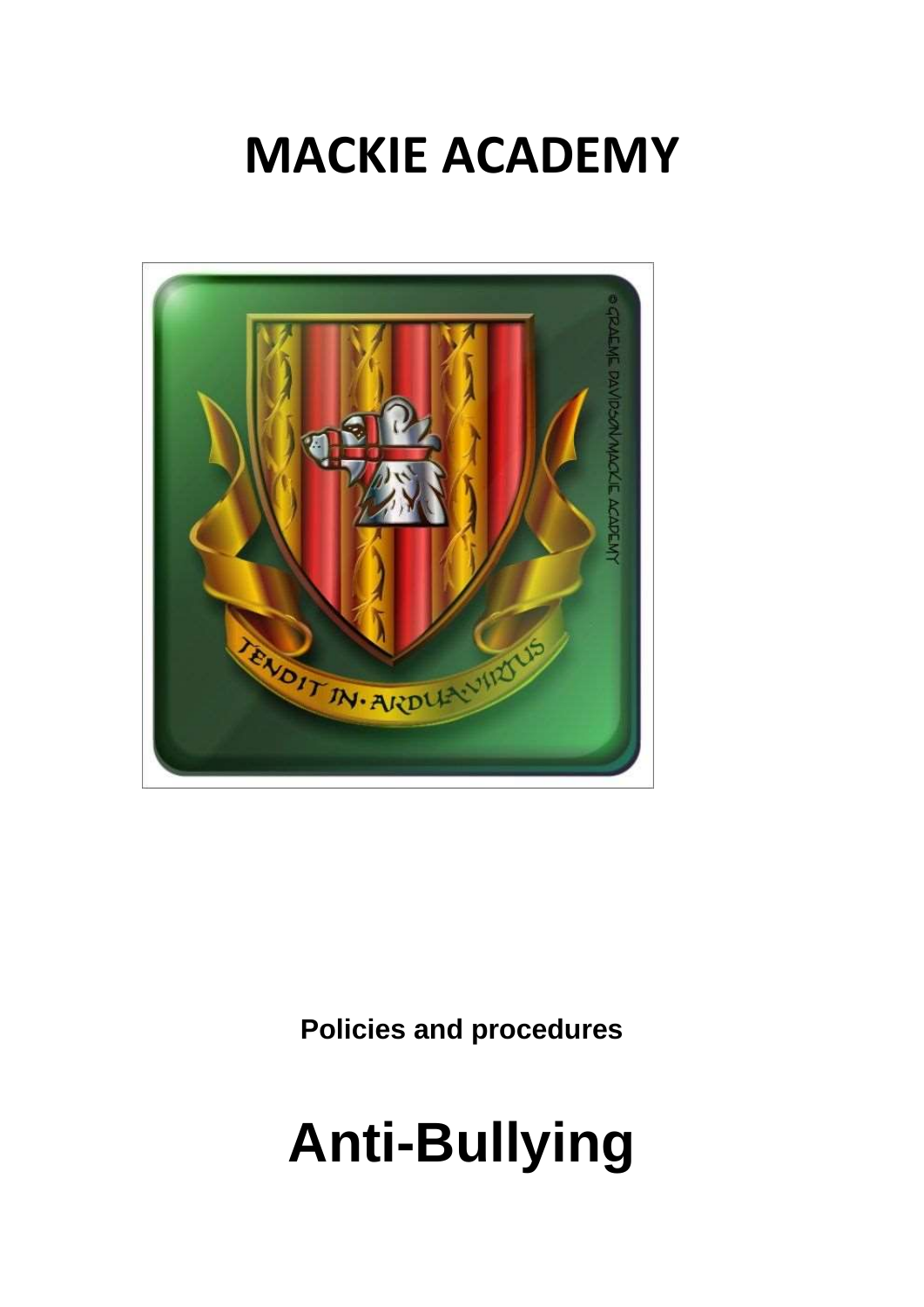### **Policy Overview**

Aberdeenshire Council is committed to providing a safe, supportive environment for all people in its educational establishments.

At Mackie Academy, our core values are integrity, teamwork, commitment and excellence. As a Rights Respecting School we promote the following Shared Expectations of our entire school community: pupils, staff, parents and partners.



These expectations highlight the importance of fairness, equality, respect and inclusion, in line with the Scottish Government's *Respect for All: The National Approach to Anti-Bullying (2017)* key principles.

*The Equalities Act* (2010) protects everyone. We all have one or more of the nine protected characteristics listed below:

- 
- 
- 
- 
- 9. Marriage and civil partnership
- 1. Age 2. Disability
- 3. Gender reassignment 4. Pregnancy and maternity
- 5. Race 6. Religion or belief
- 7. Sex (Gender) 8. Sexual orientation

Therefore, it is against the law to discriminate against anyone for any of the above reasons and we at Mackie Academy will view bullying related to these characteristics as unacceptable. For more information on prejudice-based bullying, see [www.respectme.org.uk/bullying/prejudice](http://www.respectme.org.uk/bullying/prejudice-basedbullying)[basedbullying.](http://www.respectme.org.uk/bullying/prejudice-basedbullying)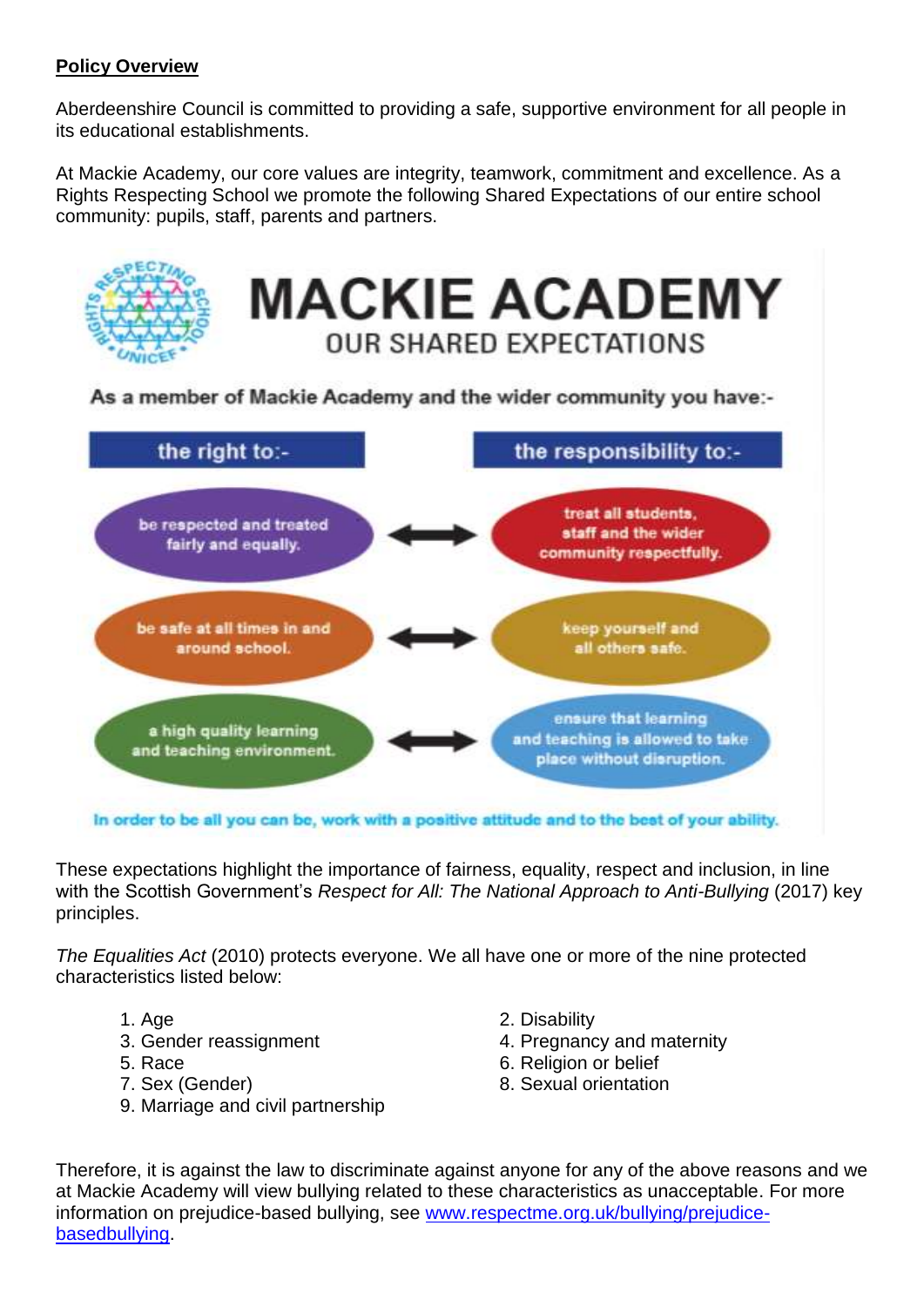*Getting it Right for Every Child* shows us that we can assess the wellbeing of a young person against eight indicators.



By doing this at Mackie Academy we can support our young people to understand that "bullying can directly and indirectly affect childhood development and future potential."<sup>1</sup>

# **Definition of Bullying**

Bullying in any form is a breach of Childrens' Rights as set out in the *United Nations Convention on the Rights of the Child (UNCRC)*.

| Pupils at<br>Academy<br>defined<br>the<br>ways: | person's capacity to feel in control of themselves.                                                        | "Bullying is both behaviour and impact; the impact is on a<br>Bullying takes place in the context of relationships; it is<br>behaviour that can make people feel hurt, threatened, | Mackie<br>have<br>bullying in<br>following |
|-------------------------------------------------|------------------------------------------------------------------------------------------------------------|------------------------------------------------------------------------------------------------------------------------------------------------------------------------------------|--------------------------------------------|
|                                                 | "An action which is done<br>deliberately in order to<br>hurt, gain power, annoy,<br>alarm or put fear into |                                                                                                                                                                                    |                                            |
|                                                 |                                                                                                            | "To be classed as bullying, the<br>actions do not need to be<br>rontinual - it can hannen only                                                                                     |                                            |

## **Expectations and Responsibilities for All**

**Mackie Academy's Anti bullying policy** has the following aims:

- BULLING
- To raise awareness and understanding of the impact(s) of bullying behaviour.

.

<sup>1</sup> Respect for All – Scottish Government 2010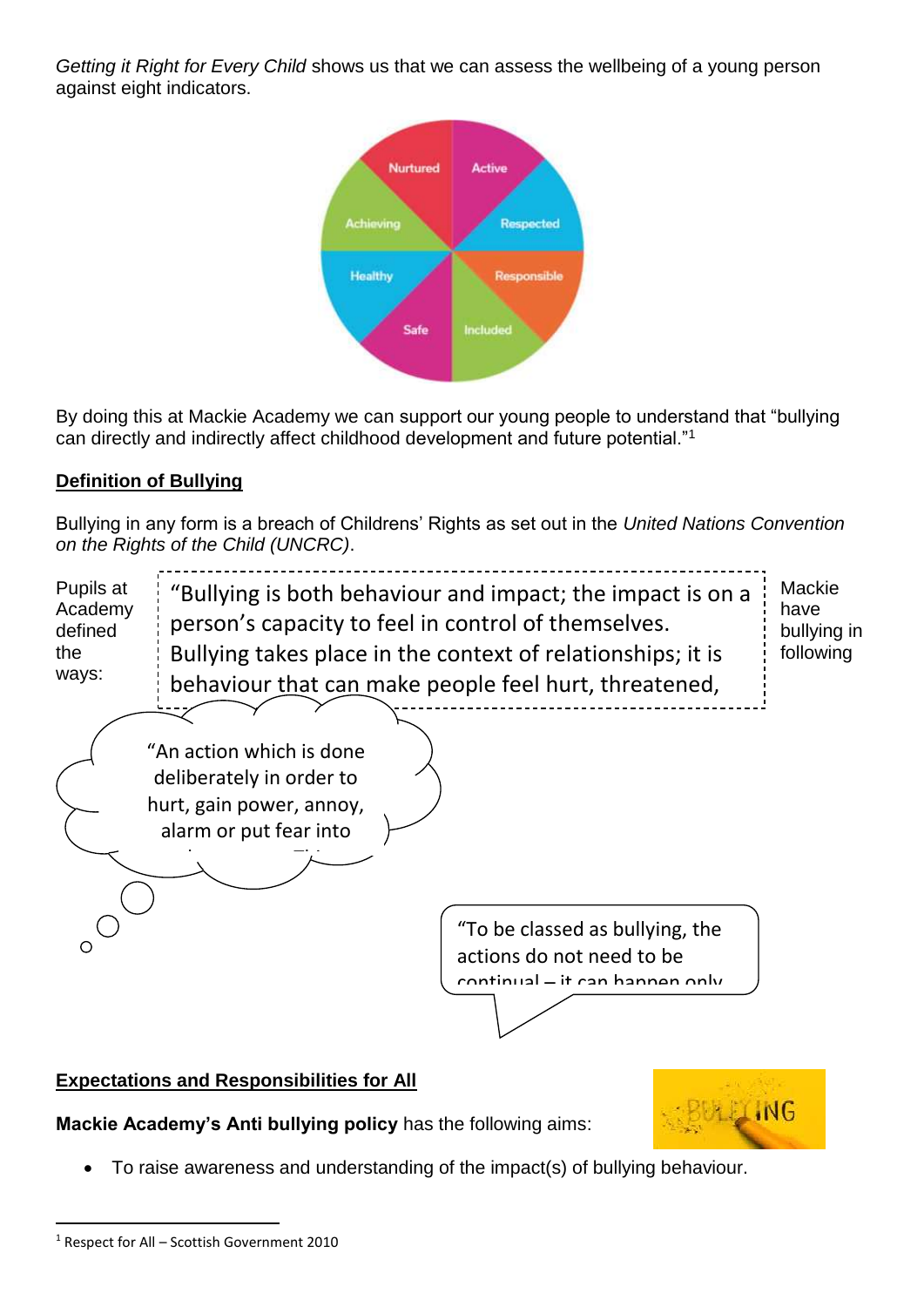- To reinforce that bullying is not acceptable and will not be tolerated.
- To ensure that everyone is treated equally.
- To respond to incidents of bullying in a consistent and effective way.
- To create a comfortable and safe environment for pupils.

To achieve these aims, Mackie Academy adopts a **restorative approach** to relationships between all people in the school community. The aim of restorative approaches is to build community, and to manage conflict by building and maintaining relationships, and repairing the harm of wrong doing.

#### **How we aim to prevent bullying**

The school will implement the following steps in working to **prevent** bullying behaviour:

- 1. We will work to **raise awareness** amongst pupils, staff and parents/carers.
	- Create an anti-bullying culture by always promoting respectful relationships between all members of the school community.
	- Implement programmes of education about bullying from S1 transition days onwards. Revisit this topic at all stages.
	- Ensure that Mackie has visual displays relating to anti-bullying.
	- Anti-bullying work will include assemblies, class sessions and tutor time sessions. It will highlight work done during National Anti-Bullying week.
	- Opportunities will be available for parents/carers to obtain information on school systems and strategies relating to bullying and how to respond in a supportive and appropriate manner.
- 2. Mackie Academy will work to **educate** pupils, staff and parents/carers about what to do when bullying behaviour is displayed, and how to support and challenge those involved.
	- Encourage pupils to teach and share key messages about bullying with other pupils and with parents/carers including the short and long term impact of bullying.
	- Ensure that pupils, parents/carers and teachers are aware of support available beyond school (e.g. Childline, Samaritans, RespectMe, Police Scotland, Parentline).
	- The school will participate in planned Aberdeenshire Education and Children's Services events in order to deliver key messages relating to bullying and to support ongoing education. **ChildLine**



3. Mackie Academy will provide access to **training** and key information for staff.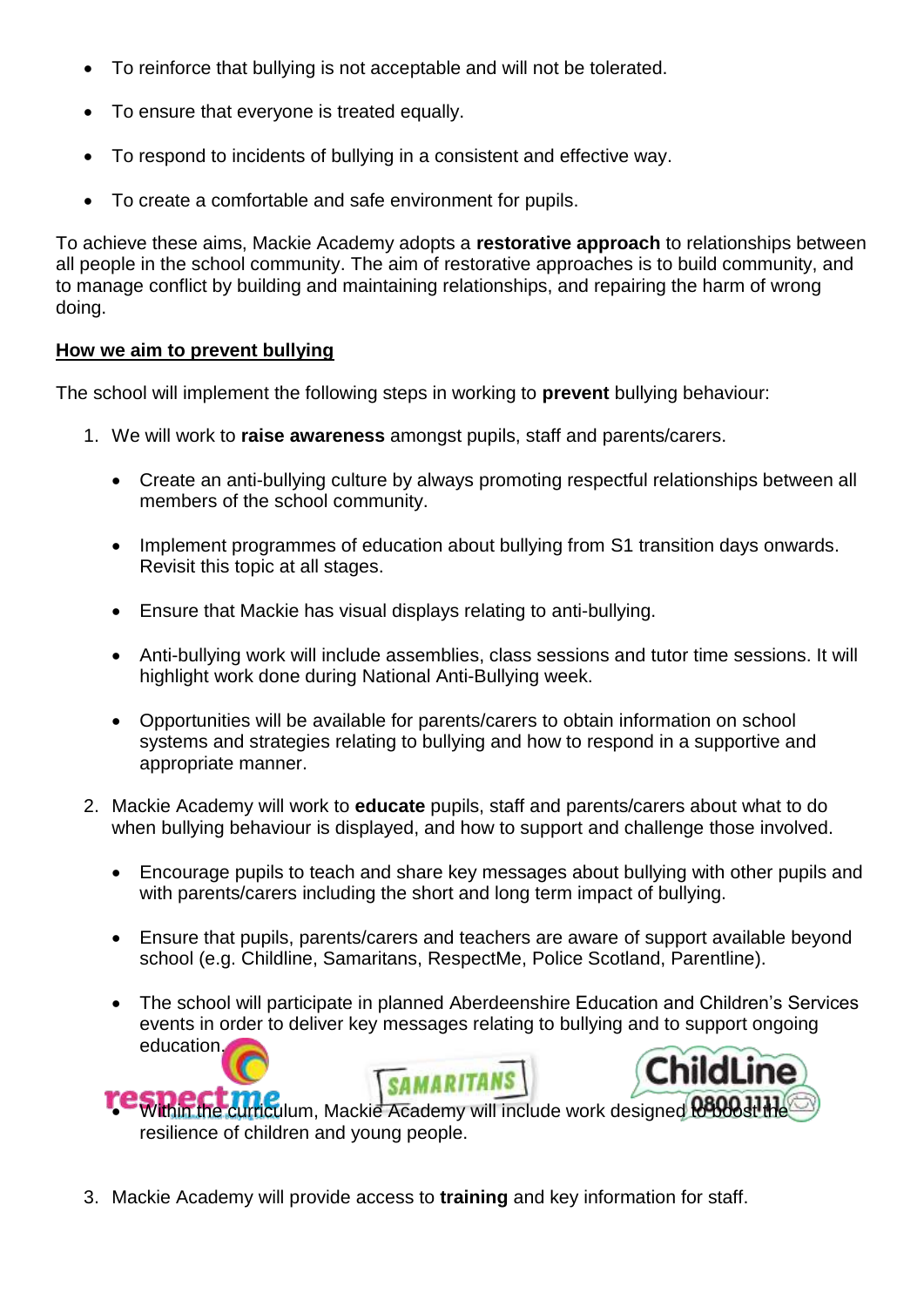- Staff will work in partnership with other agencies (such as social work, health and Police Scotland) to enable all to be aware of strategies for preventing bullying.
- SLT will provide updated information to all staff:
	- **Provide all members of staff with access to a copy of the relevant school policy.**
	- Outline the key roles and responsibilities that each member of the school community has regarding preventing bullying behaviour within the policy.
- Staff are trained in the use of restorative approaches.
- 4. Mackie Academy will ensure that **communication** is at the heart of prevention strategies against bullying behaviour.
	- The Anti-Bullying policy will be shared with and accessible to pupils, staff and parents/carers via the school website.
	- Pupils and parents/carers are encouraged to maintain an open dialogue with school staff about any concerns relating to bullying behaviour. School will also communicate with parents/carers if we have any concerns relating to their child.

#### **Response to bullying incidents – strategies used**

Mackie Academy will promote **consistency of response** to instances of bullying behaviour using the six step approach:

- 1. Record the incident
- 2. Discuss with the individuals involved through clear and honest dialogue
- 3. Discuss with parents
- 4. Use Restorative Approaches
- 5. Monitor the situation
- 6. Review and increase response accordingly

**1. Restorative Approaches** will be used where possible in order to repair relationships.

The aim of restorative approaches is to build community and manage conflict by building and maintaining relationships and repairing the harm of wrong doing.

- Restorative approaches allow pupils to meet and have open and honest discussion when issues arise.
- Restorative approaches encourage the development of self-awareness and mutually respectful relationships.
- Restorative approaches teach pupils to understand and share their emotions in a safe environment.
- Restorative meetings or mediation will always be facilitated by a suitably trained member of staff, with whom both parties are comfortable.

#### **2. Taking Action**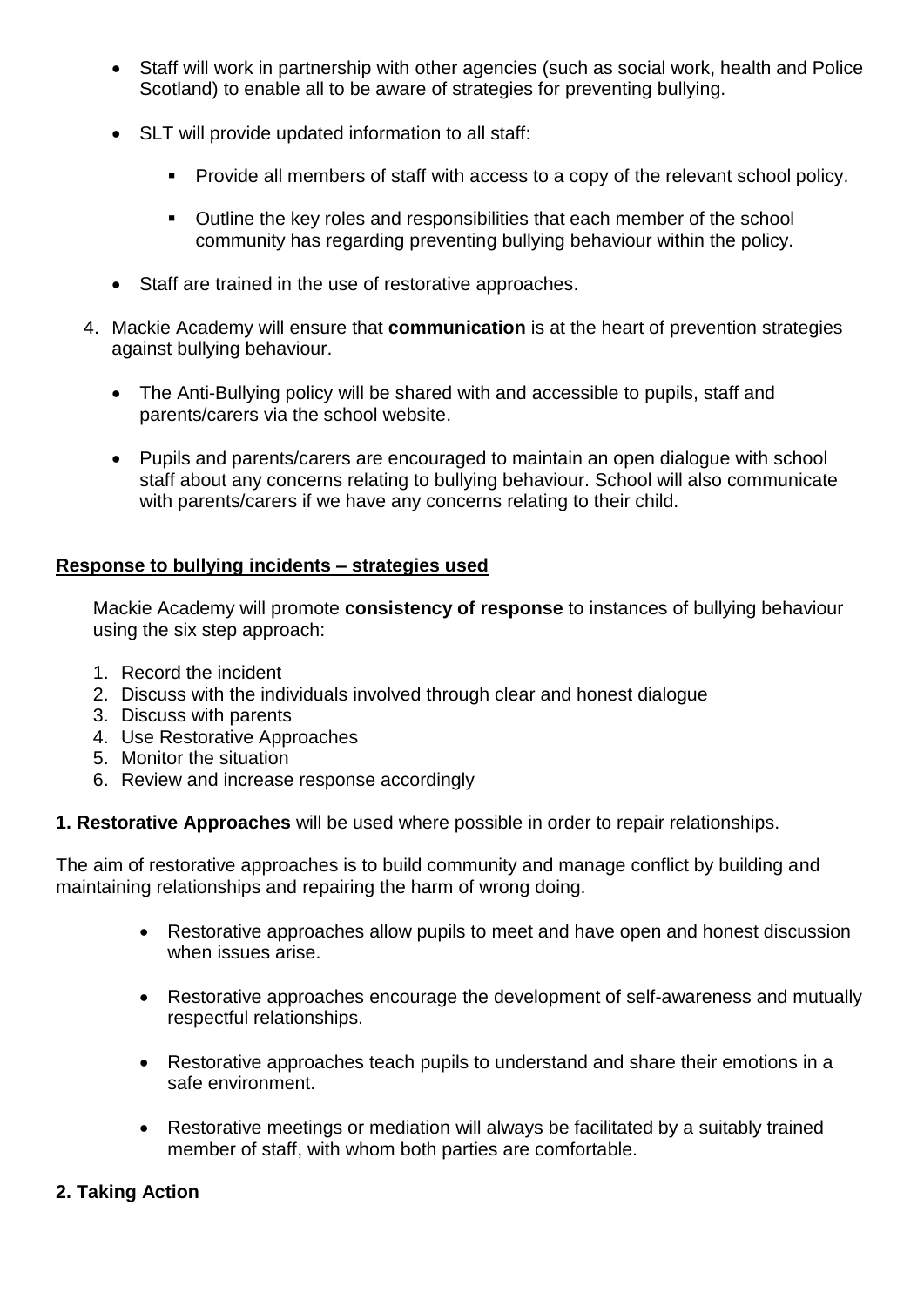Taking action to resolve a bullying situation must be given **high priority**. In some circumstances, immediate action may be required.

- Each situation is unique and therefore Mackie Academy will use a variety of strategies to resolve a bullying incident. An appropriate course of action will be agreed through speaking to pupils involved, and their parents/carers as appropriate.
- Discussions with the person who has displayed the bullying behaviour will be clear and honest. Through restorative approaches, efforts will be made to ensure that person understands the harm they have caused and has an opportunity to repair this harm and take responsibility for their actions.
- Ongoing support to pupils and parents/carers involved in bullying incidents will be provided by an appropriate member of staff, and we will work to ensure there is a shared understanding of the steps that have been / are being taken to address identified issues.
- It is very important that school staff monitor how relationships develop over the weeks and months that follow an incident of bullying behaviour and take action if relationships do not improve.
- Appropriate responses to repeat displays of bullying behaviour will be decided on a case by case basis, taking account of relevant factors, and the mental/emotional wellbeing of pupils involved.

#### **3. Reporting and Monitoring**

- Anti-bullying is included under the heading of Health and Wellbeing which is the responsibility of all staff, led by one member of the school's Senior Leadership Team (SLT).
- Roles and responsibilities of all staff will be made clear by SLT through regular updates on Aberdeenshire and National Anti-Bullying strategies.

#### **Pupil Voice**

The school will gather pupil feedback relating to bullying behaviour in a variety of means:

- Pupil Focus Groups will be consulted on any changes to the anti-bullying policy and their views will be sought on any themes or trends in bullying behaviour.
- Information gathered through Pupil Focus Groups will be shared with SLT each term.

**Statistical data** forms part of the monitoring of bullying behaviour.

- The school will report the number of bullying incidents centrally using a secure electronic system in line with Aberdeenshire policy.
- Statistics will not routinely be published, but will be used by Aberdeenshire Council Education and Children's Services as part of ongoing monitoring and improvement.

Anti-Bullying policies will be **evaluated regularly**